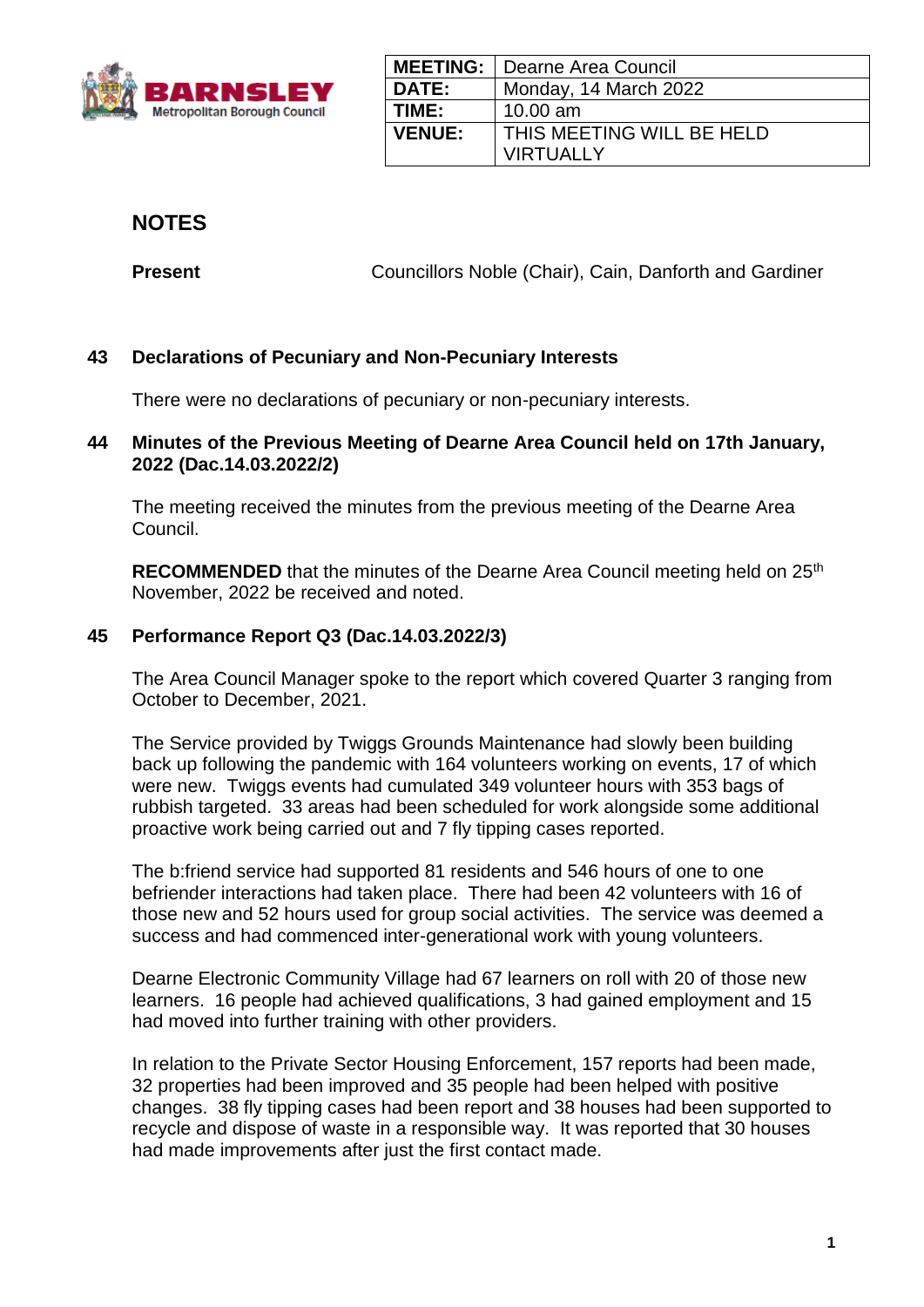The Dearne Development Fund which was supported by Barnsley Citizens Advice Service, had supported 49 people with a total of 72 issues raised claiming £300 of benefits and managed £7,825 worth of debt. The largest majority of issues raised were benefits, tax credits and employment issues.

DIAL numbers had increased once more with 145 enquiries made, 354 people had reported reduced anxiety since using the service and £163,212 of benefits had been claimed. A breakdown of issues dealt with was given, reporting that over half had been in relation to benefits and 14% were around social isolation, discussions had taken place with DIAL to signpost to relevant services.

Goldthorpe Development Group had seen 195 attendees at an Older Generation Get Together with 40 volunteers assisting the event.

Members were updated on staffing absences in the Housing Officer Post with an update that housing problems were being reported and dealt with through the main Core services. It was suggested that this be looked into at a future meeting as to whether the funding could be relocated elsewhere.

Members queried the b:friend contract and whether men were becoming more involved. It was reported that a discussion had been held and a new specification was being drawn up to target men but it would be a wait and see scenario as to whether it would be well attended. Further schemes were being investigated such as Men in Sheds.

**RECOMMENDED** that members receive and note the report.

### **46 Dearne Area Council Financial Update (Dac.14.03.2022/4)**

The Area Council manager provided members with an update in relation to the financial position of the Area Council.

Members attention was drawn to the updated reported which showed a starting balance of £208,783.34, of which £175,000 had been committed to 4 commissions with £8,441 also being allocated into the Dearne Development Fund and extension of the housing officer post. An additional £31,638 had been received from the practical support grant leaving a total of £56,980.34 to carry over into the 2022/23 financial year.

Taking into account the already allocated funds of £197,277, a total of £59,703.34 would remain to spend on Dearne area priorities in the 2022/23 financial year.

Members were informed that the funds remaining included the reintroduction of the part time funding for the Neighbourhood Engagement Officer which had originally been allocated monies for a full time post.

In addition £14,003.41 remained in the Dearne Development Fund.

**RECOMMENDED** that the report be noted.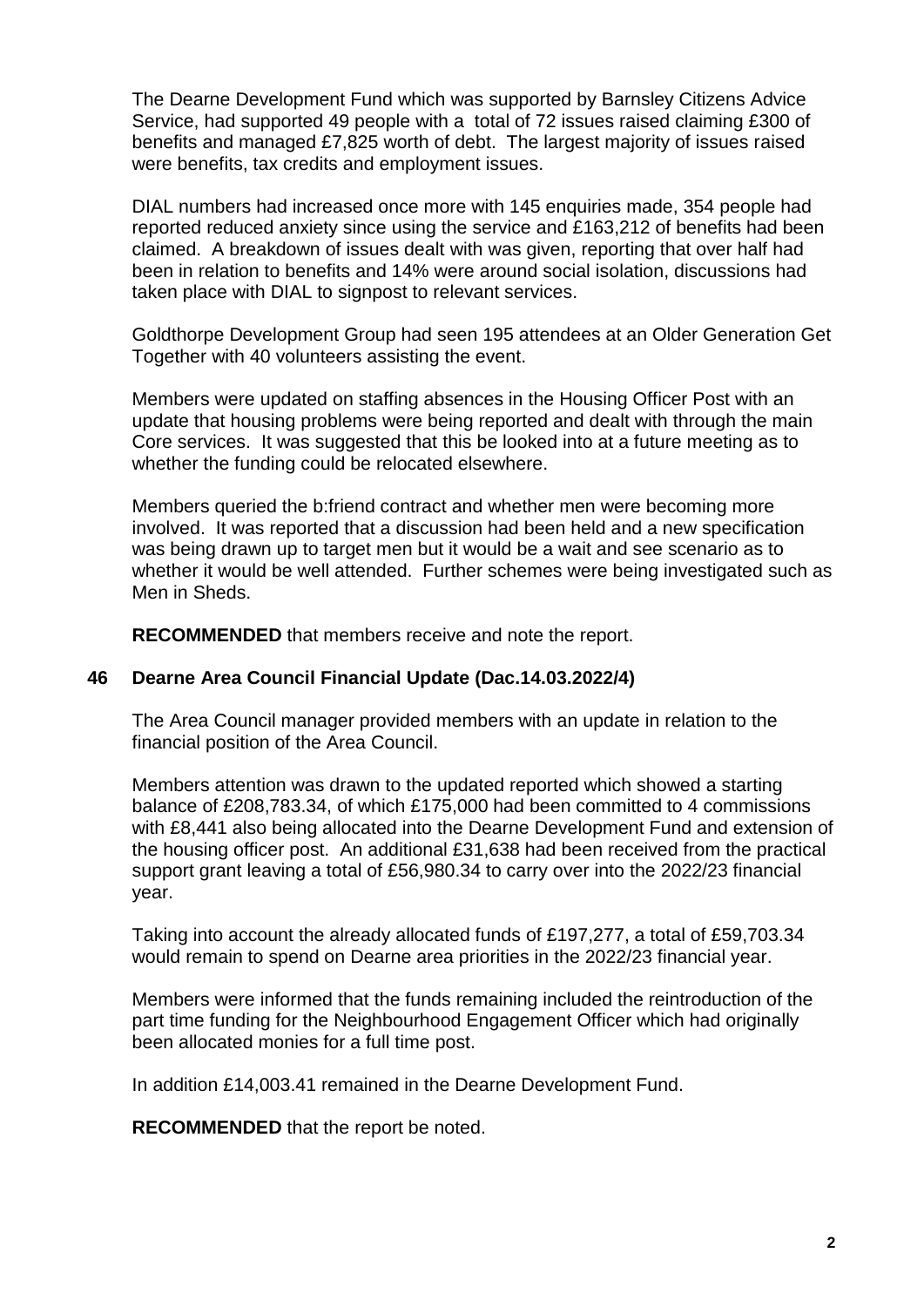## **47 Notes from the Dearne Ward Alliances (Dac.14.03.2022/5)**

The meeting received the notes from the Dearne North and Dearne South Ward Alliances held on 1st February, 2022.

The Dearne North Ward Alliance had reported surprising and welcoming uptake on hanging baskets by local businesses with nearly all brackets filled. A new action plan on priorities and potential projects was being produced and a covid update from the NEO had been received.

The Dearne South Ward Alliance received a finance update along with action planning on potential projects going forward and they had also received a covid update from the NEO.

**RECOMMENDED** that the notes from the respective Ward Alliances be received.

## **48 Report on the Use of Ward Alliance Funds (Dac.14.03.2022/6)**

The Area Council provided members with an update in respect of the Ward Alliance Funds.

The Dearne North Ward Alliance had a starting budget of £10,182.92 including an underspend of £182.92 from the 2020/21 budget. To date 7 projects had been funded leaving a balance of £2,797.92.

The Dearne South Ward Alliance had a starting balance of £11,317.72 including an underspend of £1317.72 from the 2020/21 budget. 4 projects had been funded to date at a cost of £5,500 leaving a balance of £5,817.72. It was noted that since this meeting further projects had been funded.

**RECOMMENDED** that the report be noted.

### **49 Future Meeting Arrangements (Dac.14.03.2022/7)**

Members were asked whether now that restrictions had lifted, they would wish for future meetings of the Area Council to commence meeting back in the Dearne.

It was agreed that this would be the preferable option but with a view to finding a facility that could allow for hybrid interaction, and that if this was not feasible then meetings would continue in Barnsley Town Hall.

It was noted that this would be the last meeting of the Area Council that Councillor Noble would Chair and attend prior to stepping down as a Councillor. Members asked to place on record their thanks and appreciation for her services to the Council, to this Area Council and to the Ward and its residents that she represented. She would be sadly missed and was given best wishes for the future.

### **RECOMMENDED:-**

(i) that the Clerk meet with the Area Council Manager at Dearne LIFT Centre to find a suitable room and test out the technology;